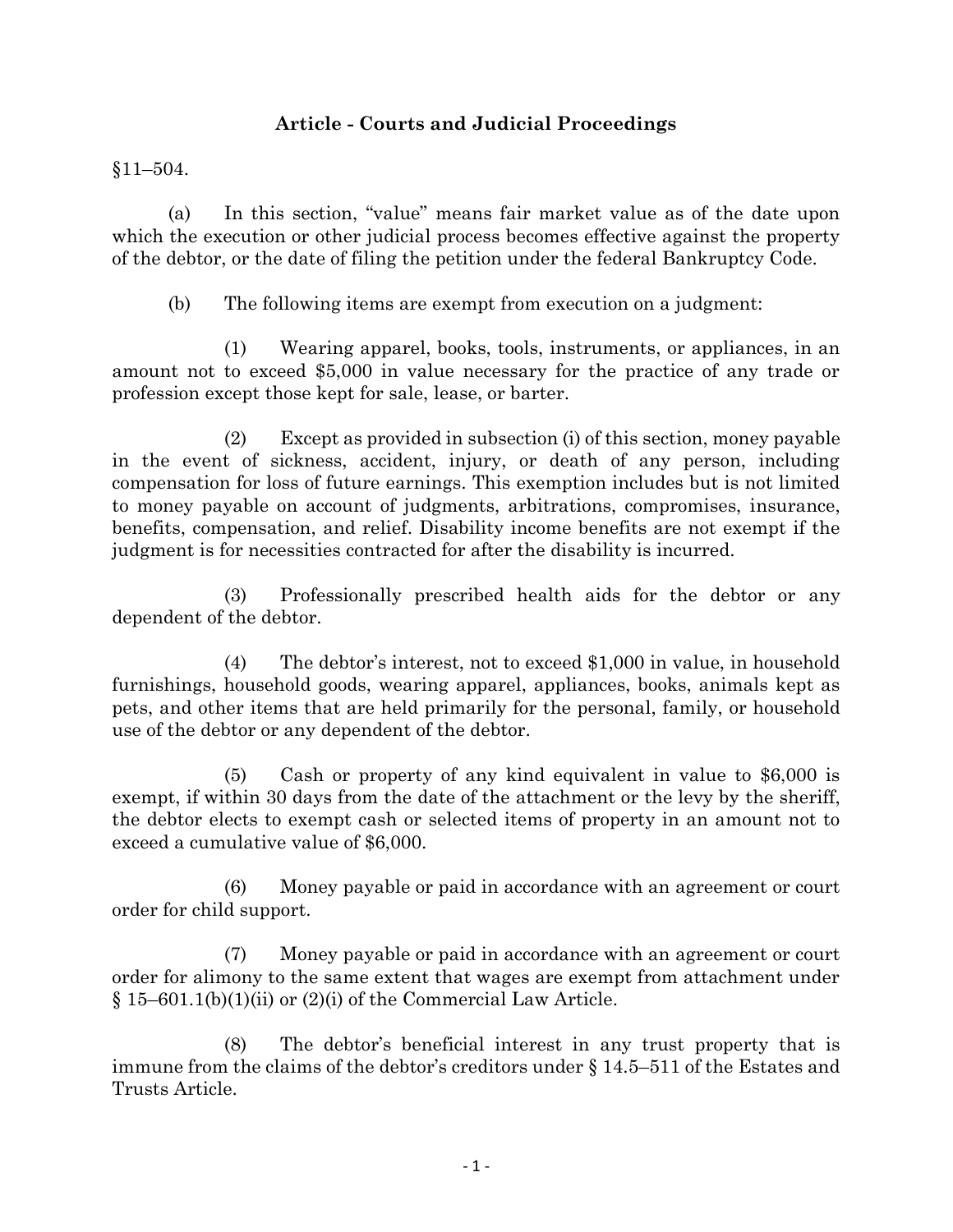(9) With respect to claims by a separate creditor of a husband or wife, trust property that is immune from the claims of the separate creditors of the husband or wife under § 14.5–511 of the Estates and Trusts Article.

(c) (1) In order to determine whether the property listed in subsection (b)(4) and (5) of this section is subject to execution, the sheriff shall appraise the property at the time of levy. The sheriff shall return the appraisal with the writ.

(2) An appraisal made by the sheriff under this subsection is subject to review by the court on motion of the debtor.

(3) Procedures will be as prescribed by rules issued by the Court of Appeals.

(d) The debtor may not waive, by cognovit note or otherwise, the provisions of subsections (b) and (h) of this section.

(e) The exemptions in this section do not apply to wage attachments.

(f) (1) (i) In addition to the exemptions provided in subsection (b) of this section, and in other statutes of this State, in any proceeding under Title 11 of the United States Code, entitled "Bankruptcy", any individual debtor domiciled in this State may exempt the debtor's aggregate interest in:

1. Personal property, up to \$5,000; and

2. Subject to subparagraph (ii) of this paragraph:

A. Owner–occupied residential real property, including a condominium unit or a manufactured home that has been converted to real property in accordance with § 8B–201 of the Real Property Article; or

B. A cooperative housing corporation that owns property that the debtor occupies as a residence.

(ii) The exemption allowed under subparagraph (i)2 of this paragraph may not exceed the amount under 11 U.S.C.  $\S$  522(d)(1), adjusted in accordance with 11 U.S.C. § 104, subject to the provisions of paragraphs (2) and (3) of this subsection.

(2) An individual may not claim the exemption under paragraph  $(1)(i)2$  of this subsection on a particular property if: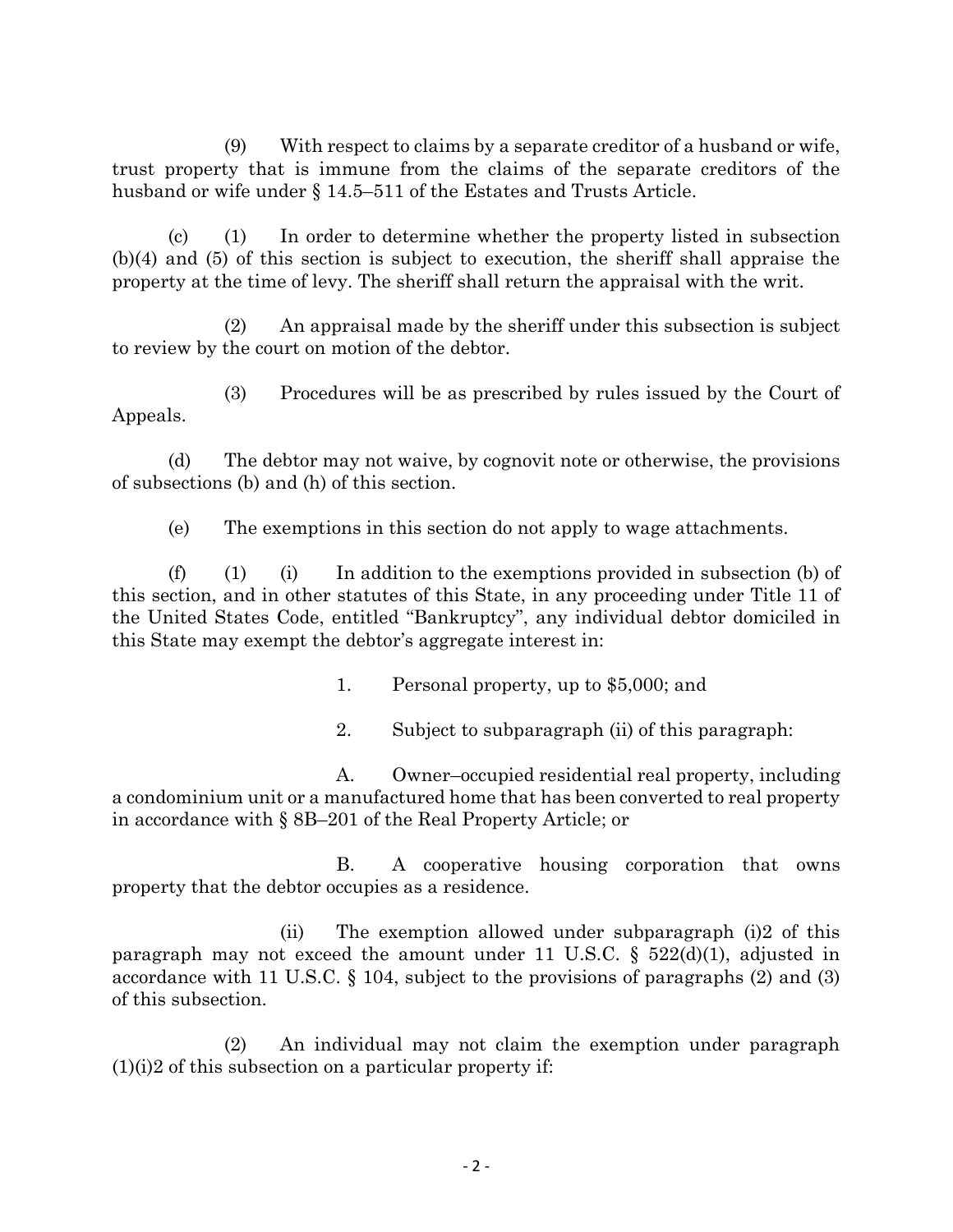(i) The individual has claimed successfully the exemption on the property within 8 years prior to the filing of the bankruptcy proceeding in which the exemption under this subsection is claimed; or

(ii) The individual's spouse, child, child's spouse, parent, sibling, grandparent, or grandchild has claimed successfully the exemption on the property within 8 years prior to the filing of the bankruptcy proceeding in which the exemption under this subsection is claimed.

(3) The exemption under paragraph  $(1)(i)2$  of this subsection may not be claimed by both a husband and wife in the same bankruptcy proceeding.

(g) In any bankruptcy proceeding, a debtor is not entitled to the federal exemptions provided by § 522(d) of the federal Bankruptcy Code.

(h) (1) In addition to the exemptions provided in subsections (b) and (f) of this section and any other provisions of law, any money or other assets payable to a participant or beneficiary from, or any interest of any participant or beneficiary in, a retirement plan qualified under § 401(a), § 403(a), § 403(b), § 408, § 408A, § 414(d), or § 414(e) of the United States Internal Revenue Code of 1986, as amended, or § 409 (as in effect prior to January 1984) of the United States Internal Revenue Code of 1954, as amended, shall be exempt from any and all claims of the creditors of the beneficiary or participant, other than claims by the Maryland Department of Health.

(2) Paragraph (1) of this subsection does not apply to:

(i) An alternate payee under a qualified domestic relations order, as defined in § 414(p) of the United States Internal Revenue Code of 1986, as amended;

(ii) A retirement plan, qualified under  $\S$  401(a) of the United States Internal Revenue Code of 1986, as amended, as a creditor of an individual retirement account qualified under § 408 of the United States Internal Revenue Code of 1986, as amended; or

(iii) The assets of a bankruptcy case filed before January 1,

1988.

(3) The interest of an alternate payee in a plan described under paragraph (1) of this subsection shall be exempt from any and all claims of any creditor of the alternate payee, except claims by the Maryland Department of Health.

(4) If a contribution to a retirement plan described under paragraph (1) of this subsection exceeds the amount deductible or, in the case of contribution